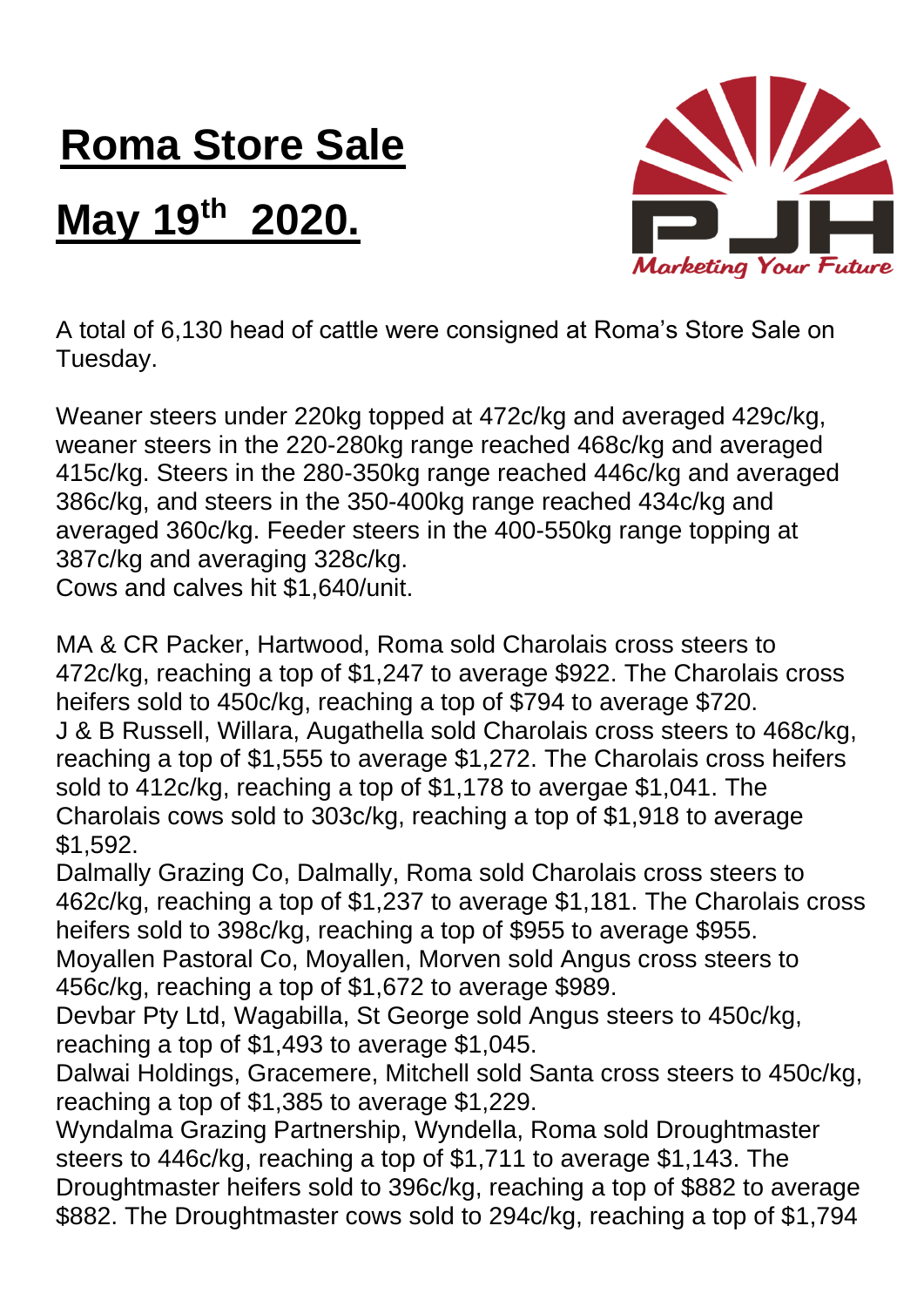to average \$1,657.

Derbyshire Downs Pastoral Co Pty Ltd, Derbyshire Downs, Augathella sold Brahman cross steers to 446c/kg, reaching a top of \$1,531 to average \$1,412. The Santa cross heifers sold to 406c/kg, reaching a top of \$1,131 to average \$1,077.

LJ & SA Schelberg, Dumfries, Muckadilla sold Angus cross steers to 446c/kg, reaching a top of \$1,162 to average \$1,093.

Comongin Partners, Comongin, Quilpie sold Santa steers to 442c/kg, reaching a top of \$1,585 to average \$1,427. The Santa cows sold to 302c/kg, reaching a top of \$1,707 to average \$1,477.

Renee Richardson, Nimity, Roma sold Angus steers to 440c/kg, reaching a top of \$1,255 to average \$1,255. TheAngus heifers sold to 392c/kg, reaching a top of \$1,041 to average \$1,041.

Whitton Cattle Co, Myrtleville, Injune sold Charolais cross steers to 438c/kg, reaching a top of \$1,511 to average \$1,511.

CJ & CM Coomber, Jireh Park, Roma sold Charolais cross steers to 438c/kg, reaching a top of \$1,507 to average \$1,507.

PR & MC Maunder, Burnside, Wallumbilla sold Angus cross steers to 436c/kg, reaching a top of \$1,206 to average \$1,180.

Trevor Kelly, Ashmount, Muckadilla sold Romagnola cross steers to 434c/kg, reaching a top of \$1,140 to average \$1,111.

Ambo Grazing Co, Ambo Station, Longreach sold Santa steers to 414c/kg, reaching a top of \$2,072 to average \$1,405.

Tully Past Co, Como, Quilpie sold Charolais cross steers to 414c/kg, reaching a top of \$1,966 to average \$1,243.

T East & J Lang, Muyong Stn, Longreach sold Santa cross steers to 400c/kg, reaching a top of \$1,796 to average \$1,529.

WTW Rice, Prairie Vale, Torrens Creek sold Santa cross steers to 400c/kg, reaching a top of \$1,410 to average \$1,192. The Santa cross heifers sold to 386c/kg, reaching a top of \$1,364 to average \$1,063. Argylla Mountains Pastoral, Glencoe, Mount Isa sold Brangus steers to 383c/kg, reaching a top of \$1,998 to average \$1,136. The Brangus cows sold to 298c/kg, reaching a top of \$1,378 to average \$1,136. The cow and calves sold to \$1,550.

Heifers under 220kg topped at 450c/kg and averaged 383c/kg, while heifers in the 220-280kg range topped at 436c/kg and averaged 368c/kg. Heifers in the 280-350kg range topped at 402c/kg, averaging 356c/kg. Heifers in the 350-450kg range topped at 394c/kg, averaging 321c/kg.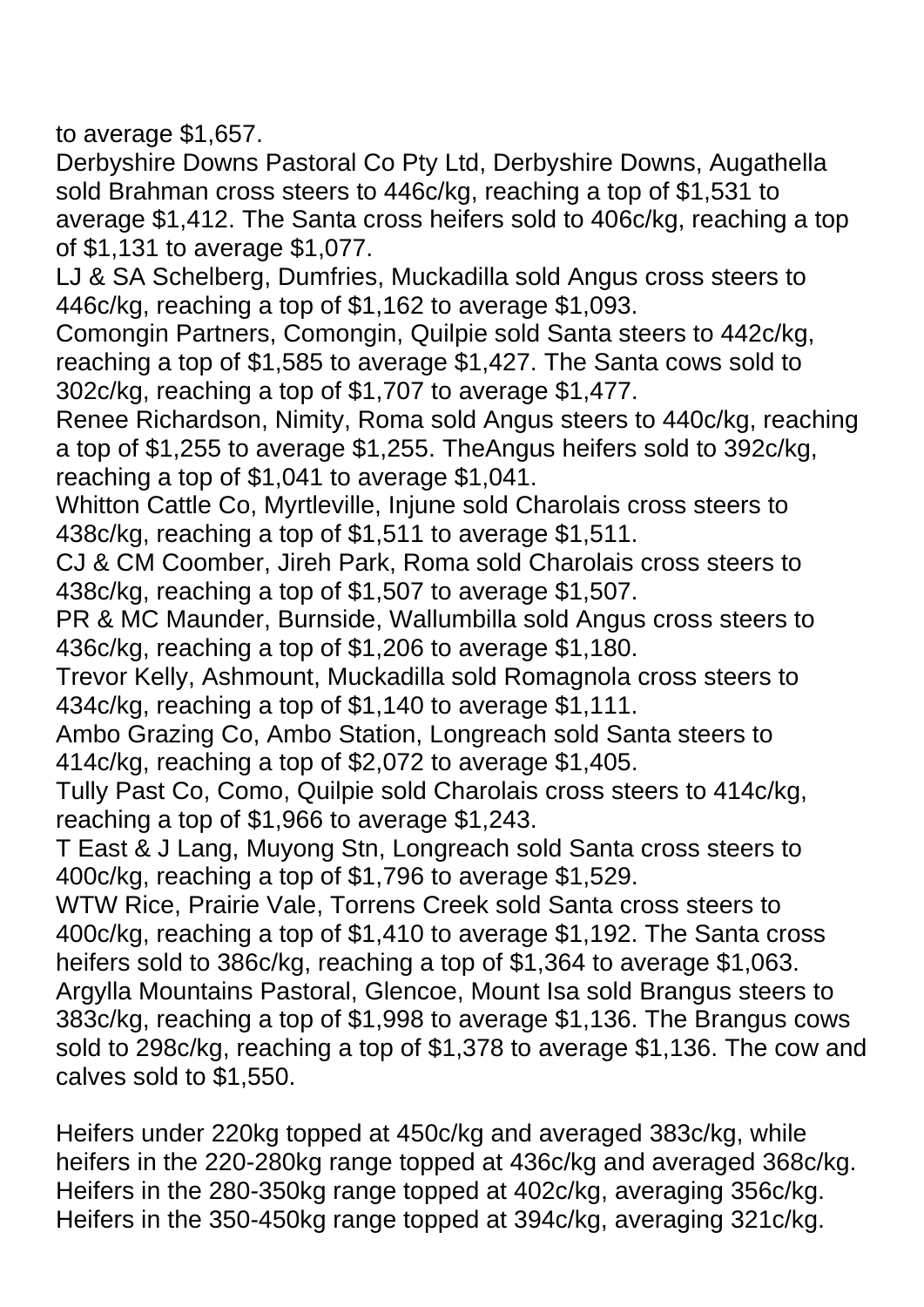MS & LC Kersh Family Trust, Bora Stn, Richmond sold Santa cross heifers to 436c/kg, reaching a top of \$1,117 to average \$947.

RW & GE Jackson, Maintop, Injune sold Angus cross heifers to 396c/kg, reaching a top of \$1,323 to average \$1,124.

Billeroy Farms Pty Ltd, Sandalwood Downs, St George sold Angus cross heifers to 394c/kg, reaching a top of \$1,428 to average \$1,428.

Foyleview Pastoral Co, Foyleview, Mitchell sold Simbrah cross heifers to 390c/kg, reaching a top of \$1,356 to average \$1,316.

DR Gordon, Peronne, Injune sold Simmental cross heifers to 390c/kg, reaching a top of \$1,234 to average \$1,192.

Curr Cattle Co, Belfast Stn, Winton sold Charolais heifers to 375c/kg, reaching a top of \$1,131 to average \$1,020.

MA & RC Clarkson, Tamalina, Wallumbilla sold Droughtmaster cross heifers to 372c/kg, reaching a top of \$893 to average \$799.

FC McKerrow, Weona, Winton sold Droughtmaster heifers to 368c/kg, reaching a top of \$1,060 to average \$993.

WJ, WJ, NO & B Hartley, Bowen Downs, Aramac sold Brahman cross heifers to 330c/kg, reaching a top of \$1,443 to average \$815.

Cows in the 300-400kg range reached 283c/kg and averaged 243c/kg, while cows in the 400kg-500kg range reached 302c/kg and averaged 275c/kg. Cows over 500kg topped at 306c/kg, averaging 287c/kg.

Bronte Cattle Co, Bronte, Charleville sold Santa cows to 306c/kg, reaching a top of \$1,949 to average \$1,949.

GN & KJ Goodman, Monamby Park, Cooladdi sold Cross breed cows to 299c/kg, reaching a top of \$1,648 to average \$1,278.